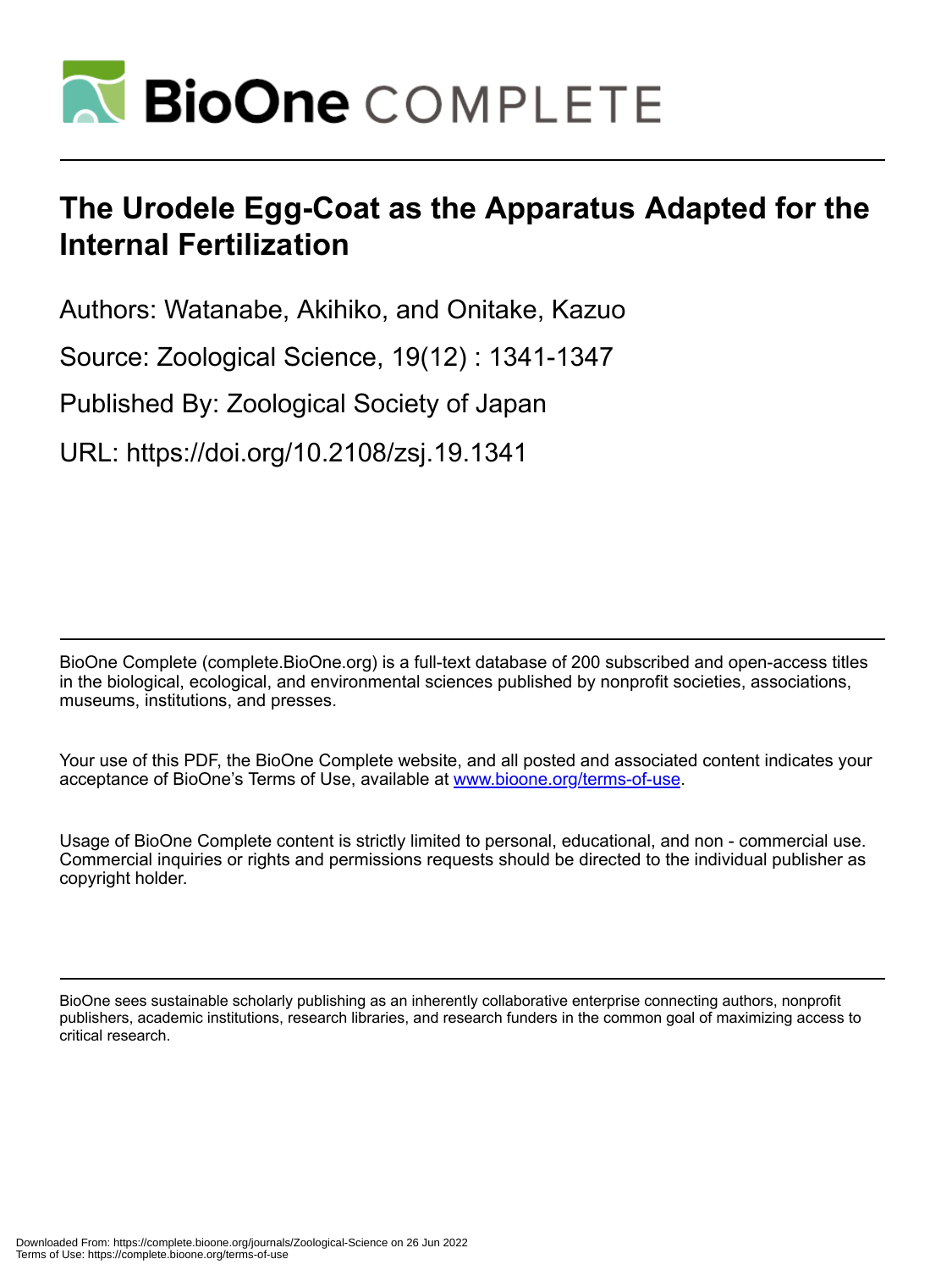### **[REVIEW]**

## **The Urodele Egg-Coat as the Apparatus Adapted for the Internal Fertilization**

Akihiko Watanabe and Kazuo Onitake\*

*Department of Biology, Faculty of Science, Yamagata University, Koshirakawa 1-4-12, Yamagata 990-8560, Japan*

**ABSTRACT**—Fertilization is a significant event for reproducing offspring. It is achieved under a speciesspecific environment, which influences the conditions to assure the successful fertilization in some cases. Several studies about the basic mechanism of fertilization suggest that the fertilization mechanism is modified among species to be suited for the fertilization environment.

In amphibians, many anurans undergo external fertilization while most urodeles do internal fertilization. An amphibian egg is surrounded by egg-coats, which are composed of vitelline envelope and layered egg-jelly. They are significant as fields for the sperm-egg interaction at fertilization. The fertilization processes that take place in the egg-coats are supposed to be easily influenced by the fertilization environment, because they, especially egg-jelly, are exposed to the surroundings at fertilization. In the present article, we describe the fertilization system equipped in newt egg-coats. Newt sperm are stored in spermatheca that exists in cloaca of a female and directly inseminated on the surface of egg-jelly. Sperm motility and acrosome reaction are induced in the outermost portion of the egg-jelly. Motion of the moving sperm becomes vigorous in the egg-jelly and sperm are guided to vitelline envelope by the aid of eggjelly structure. Most of the sperm passing through the egg-jelly, as the result, has been induced acrosome reaction and those sperm can bind to the vitelline envelope to contribute to the successful fertilization. This fertilization system has a distinct feature from the known system in species undergoing external fertilization. The feature of the system in the newt egg-jelly is discussed with the view to achieving the successful fertilization in the internal environment.

**Key words**: internal fertilization, newt, egg coat, egg-jelly, sperm-egg interaction

In amphibians, there are huge numbers of species living in any one place, in water or on land, where they can adapt to the surroundings. Fertilization, however, depends on the aqueous conditions, and it can be achieved in various modes (Duellman and Trueb, 1994). Amphibian fertilization can be divided into twenty-nine types (Duellman and Trueb, 1994), which may be one of the major factors in producing the diversity of amphibian species. There are also three different types of fertilization sites for amphibians. In many anurans and an ancient group of urodeles, eggs are externally fertilized with sperm inseminated in water, whereas most urodeles undergo internal fertilization (Wake and Dickie, 1998). Urodele females pick up the spermatophore ejaculated from males in water. Sperm packed in the sper-

 $*$  Corresponding author: Tel.  $+81-23-628-4619$ ; FAX. +81-23-628-4619. E-mail: oni@sci.kj.yamagata-u.ac.jp matophore are released in the cloaca and stored in the spermatheca, which is a sperm reservoir at the exit of the oviduct (Greven, 1998; Sever, 2002). After a long storage period, they are directly inseminated on the eggs in the cloaca, and fertilization is thought to be completed before the inseminated eggs are spawned into water. In some species, sperm stored in spermatheca go into the oviduct and fertilize the egg (Greven, 1998). The fertilized eggs begin to develop in the oviduct, and embryogenesis is completed there. In those viviparous species, some carbohydrates are secreted in the posteriormost portion of the oviduct, uterus, to provide for the embryo (Greven, 1998). This is a specific event for species undergoing fertilization in the viviparous mode, suggesting that some of the oviductal secretions are modified for species-specific fertilization mode. Thus, though the basic mechanism for fertilization is common among amphibians, it may be modified to fit with the organism's surroundings. Amphibian fertilization system has been studied well in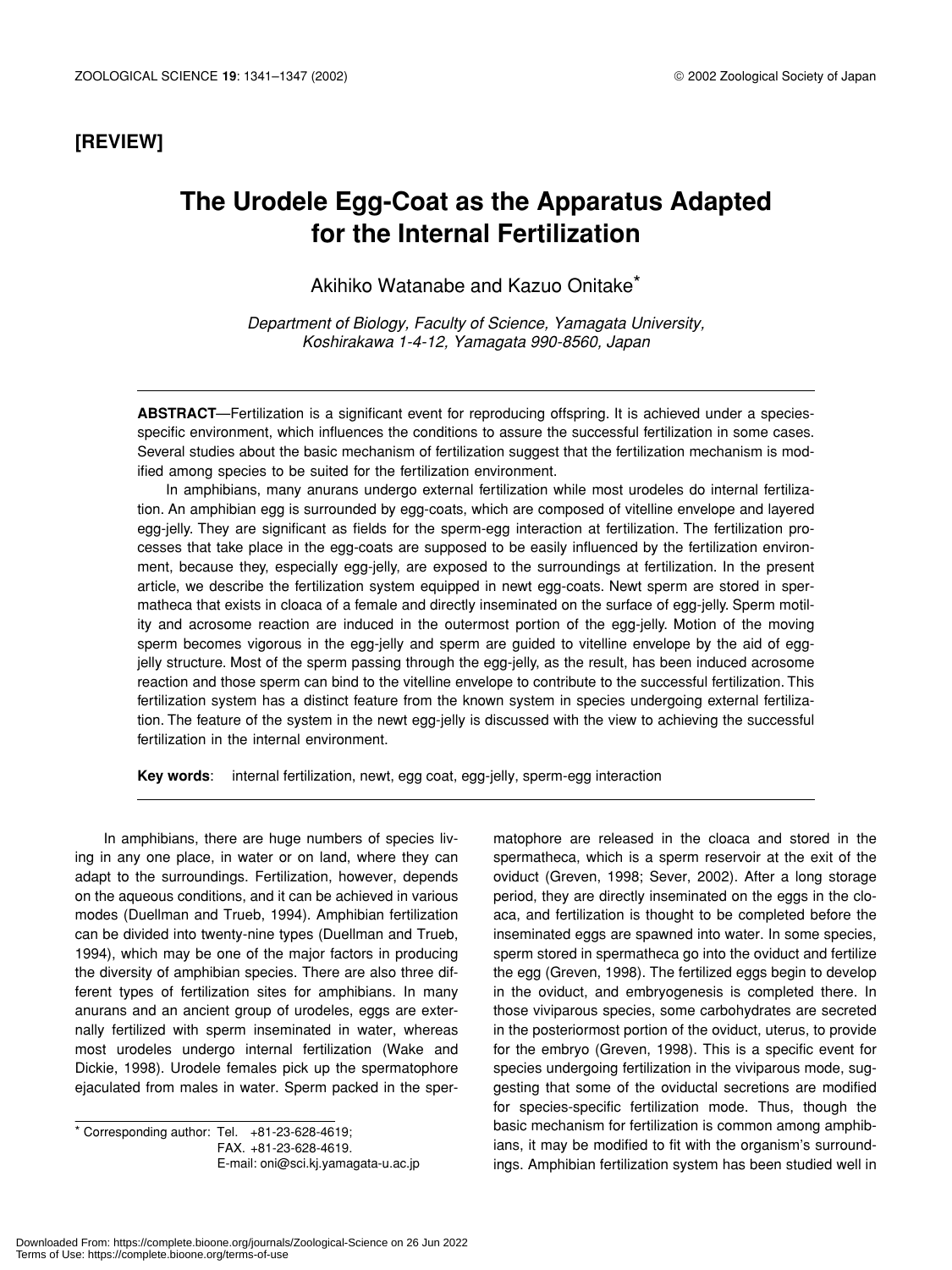anurans undergoing external fertilization. In this paper, as a representative of a species undergoing internal fertilization, we have demonstrated the newt fertilization system, which includes the egg-coats, egg-jelly and vitelline envelope, that are exposed to and may be severely affected by the surrounding environment.

#### **Egg-jelly**

Amphibian egg-jelly is essential to successful fertilization and development. The sperm-egg interactions occur in the egg-jelly at fertilization (Picheral, 1977; Campanella and Gabbiani, 1979; Campanella *et al*., 1997; Al-Anzi and Chandler, 1998; Olson and Chandler, 1999; Nakai *et al*., 1999; Ukita *et al*., 1999; Onitake *et al*., 2000; Sasaki *et al*., 2002), and the egg-jelly prevents excess sperm from reaching the egg-surface after the egg is spawned into water (MacLaughlin and Humphries, 1978; Matsuda and Onitake, 1984a). The surface of egg-jelly is often sticky and makes it possible for the spawned eggs to adhere to the substrates. Furthermore, the egg-jelly may play an antibiotic role until embryogenesis is completed (Wake and Dickie, 1998).

Amphibian egg-jelly is composed of fibrous structures that form several sublayers (Good and Daniel 1943; Katagin

1965; Humphries 1966; Freeman 1968; Shivars and James 1970; Gusseck and Hedrick 1971; Yurewicz *et al*., 1975; MacLaughlin and Humphries 1978; Carroll *et al*., 1992; Omata 1993; Wake and Dickie 1998, Onitake *et al*., 2000, Fig. 1). Egg-jelly matrices are secreted in the posterior portion of the oviduct, pars convoluta. Each sublayer is accumulated by turns in the corresponding region of the pars convoluta when an ovulated egg passes through it (Jego *et al*., 1983a, b; Wake and Dickie, 1998; Okimura *et al.*, 2001). It is known that the carbohydrate moieties are distinct among sublayers (Yurewicz *et al*., 1975; Bonnell and Chandler, 1996; Mozingo and Hedrick, 1999; Okimura *et al*., 2001), suggesting that each layer plays a distinct role in fertilization and development.

In the newt, *Cynops pyrrhogaster*, the egg-jelly is morphologically divided into six layers, which include the J0 to J4 layers of the inner region and the outermost sticky (st) layer (Onitake *et al*., 2000). Moreover, the J4 and st layers are composed of two distinct sublayers of carbohydrate components (Okimura *et al*., 2001).

The sperm-egg interaction occurs in the egg-jelly in the fertilization process of urodeles as with many animals. The urodele sperm are quiescently reserved in the spermatheca



**Fig. 1.** Egg-jelly of *Cynops pyrrhogaster*. (a) A microscopic view of an egg-jelly. Sublayers of the egg-jelly were visible by the hydration. (b) A section of the egg-jelly. Egg-jelly of *C. pyrrhogaster* has six sublayers. Each sublayer has morphologically distinct features. (c and d). SEM observation of the surface of the egg-jelly of *C. pyrrhogaster*. Dry sperm were inseminated onto the surface of the jelly layer of the mature egg. The egg was fixed, dehydrated, spattered with platinum, and observed with SEM. (c) Sperm entering the egg-jelly. (d) High-magnification view of (c). The tip of the sperm head is penetrating the fibrous jelly matrix. Bar. 300  $\mu$ m (a), 50  $\mu$ m (b), 5  $\mu$ m (c) and 1  $\mu$ m (d).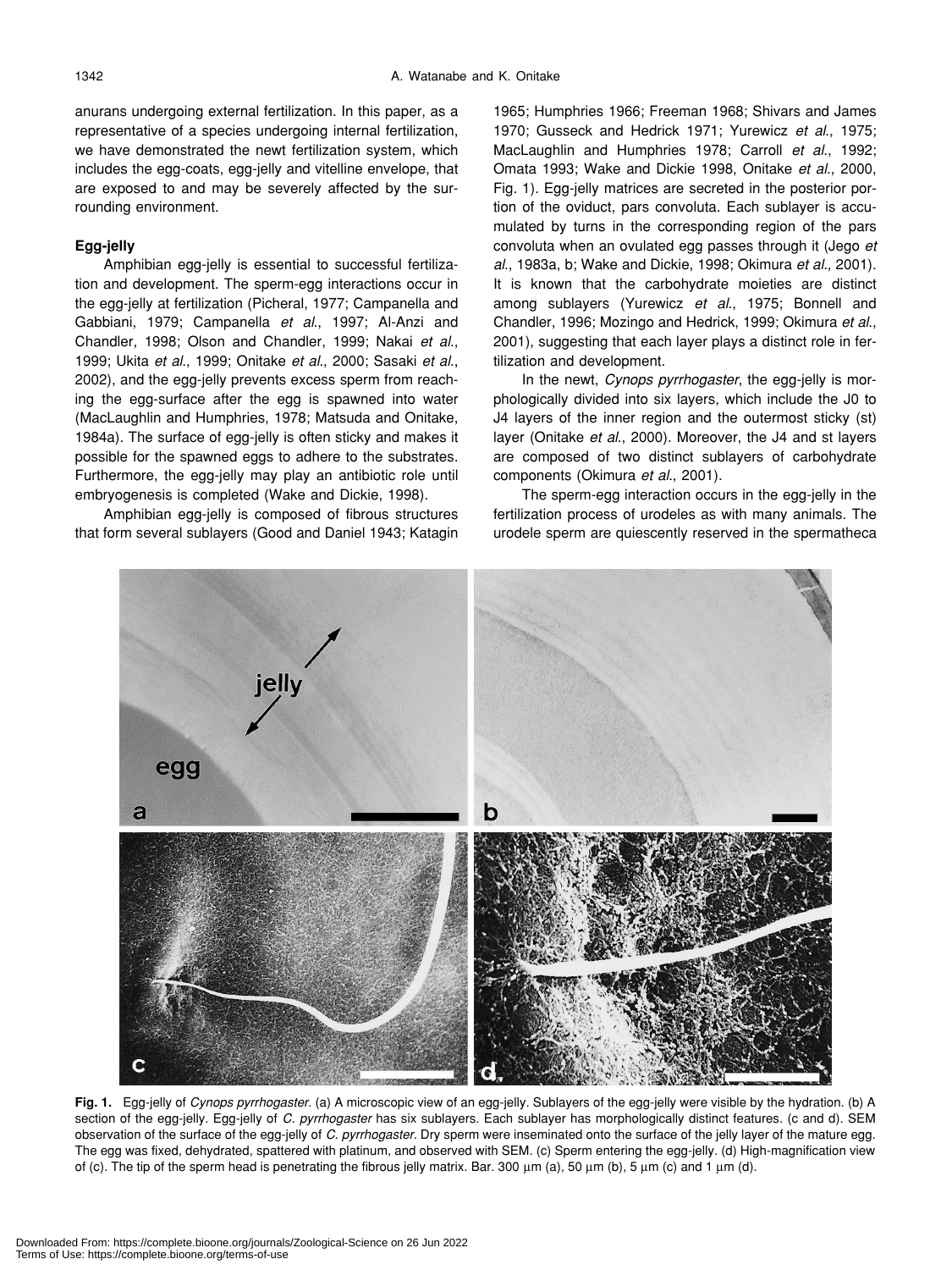of females (Greven, 1998). They are directly inseminated on the surface of the egg-jelly and then begin to move. The activity for the initiation of sperm motility is localized in the st layer of the egg-jelly of *C. pyrrhogaster* (Watanabe *et al*., submitted), and a sperm-motility inducing substance (SMIS) is responsible for this activity (Ukita *et al*., 1999). The SMIS is a heat-stable protein approximately 50 kDa in molecular weight (Mizuno *et al*., 1999). An inactive form of more than 500 kDa also exists in the egg-jelly, suggesting that the SMIS is activated by sperm touching the surface of the eggjelly during fertilization.

The cations in the egg-jelly are also involved in the activity initiating sperm motility. The egg-jelly of *C. pyrrhogaster* contains six detectable cations (Ukita *et al*., 1999). The potassium cation can induce the motility of *Cynops* sperm if they are treated at a high concentrations, although the estimated K<sup>+</sup> concentrations in the egg-jelly are not sufficient for sperm to induce motility (Ukita *et al*, 1999). It has also been suggested that K<sup>+</sup>-channels are involved in the initiation of sperm motility in the egg-jelly (Watanabe *et al*., submitted). Thus, the initiation of sperm motility by the SMIS seems to be mediated by the influx of  $K^+$  into the sperm in the eggjelly. The calcium ion is also involved in the initiation of sperm motility by the SMIS. The egg-jelly of *C. pyrrhogaster* sustains approximately 6 mM  $Ca<sup>2+</sup>$ . Calcium ions raise the activity for the initiation of sperm motility, though they cannot alone induce sperm motility (Ukita *et al*., 1999). When sperm treated with a  $Ca^{2+}$  blocker are directly inseminated onto the egg-jelly, they do not show any motility (Watanabe *et al.*, submitted), indicating that the influx of  $Ca<sup>2+</sup>$  into sperm is an inevitable event in the SMIS's initiation of motility. Therefore, those cations in the egg-jelly are a significant factor in the initiation of sperm motility.

In moving sperm, activation of motility appears to be induced by the cations. A recent study of  $Ca<sup>2+</sup>$ channel in the KO mouse for the *Catsper* gene indicated that the influx of  $Ca<sup>2+</sup>$  through the channel is involved not in the initiation but in the activation of sperm motility (Ren *et al*., 2001). Calcium ions in the egg-jelly may mediate the activation of sperm motility in *C. pyrrhogaster* as in the mouse, as it has been found to activate motility in *Cynops* sperm under experimental conditions (Watanabe and Onitake, 2003). The sodium ion, which is another monovalent cation detected in the egg-jelly (Ukita *et al*., 1999), can also induce sperm motility at higher concentrations than those estimated in the eggjelly, and the motility of the moving sperm is activated independently of  $Ca^{2+}$  suggesting that Na<sup>+</sup> in the egg-jelly may also be involved in the activation of sperm motility in *C. pyrrhogaster*.

In urodeles, the sperm acrosome reaction has been found to be induced in the egg-jelly (Picheral, 1977; Sasaki *et al*., 2002). The activity for induction of the acrosome reaction is localized in the outer region of the egg-jelly of *C. pyrrhogaster* (Sasaki *et al*., 2002). The activity is concentrated in two peaks in the gel-filtration of the egg-jelly extract, and one of the peaks has been detected in the fraction of more than 500 kDa in SDS-PAGE (Onitake *et al*., 2000; Sasaki *et al*., 2002). Macromolecules forming the eggjelly structure are the major substance in the fraction, suggesting that they contribute to induction of the acrosome reaction in the egg-jelly. The acrosome reaction-inducing substance is a glycoprotein, and both the protein portion and the carbohydrate moiety are responsible for its activity (Sasaki *et al*., 2002). The sperm acrosome reaction depends on the external  $Ca^{2+}$ , as with many animals (Sasaki *et al.*, submitted). The estimated  $Ca<sup>2+</sup>$  concentrations in the egg-jelly are sufficient for most sperm to induce the acrosome reaction (Ukita *et al*., 1999).

The egg-jelly structure of *C. pyrrhogaster* is responsible for guiding sperm to the surface of the vitelline envelope (Itoh *et al*., 2002). Sperm in solution move in a circle, whereas they move forward in the egg-jelly. Sperm with forward motility is observed in gelatin gel, which has been used as a substitute for the egg-jelly structure. When de-jellied eggs are inseminated with sperm through the gelatin gel, the fertilization efficiency is dramatically increased, suggesting that the gel structure is one of the major factors in the achievement of fertilization in the newt. In contrast, many sperm are trapped when passing through the egg-jelly (Itoh *et al*., 2002). Thus, the egg-jelly structure plays two opposing roles that either support sperm movement or exclude them from contributing to the fertilization.

#### **Vitelline envelope**

Vitelline envelope is the second egg-coat facing sperm in amphibian fertilization. In anurans, the envelope is formed in the ovary and partially digested by the protease in the anterior portion of the oviduct, pars recta, then acquiring the ability to bind to the sperm (Katagiri *et al*., 1999; reviewed by Katagiri, 1987 and Iwao, 2000). In fertilization, the vitelline envelope is modified by the contents released from the cortical granules and act as a block to polyspermy (Hedrick and Nishihara, 1991). In urodeles, the eggs are physiologically polyspermic, and some sperm enter the eggs during fertilization (Elinson, 1986). These findings suggest that the vitelline envelope has distinct feature between anurans and urodeles.

The vitelline envelope of *C. pyrrhogaster* acquires its sperm-binding ability in the oviduct (Nakai *et al*., 1999), suggesting that conversion of the vitelline envelope occurs in urodeles as in anurans. The vitelline envelope of the uterine egg binds only to the acrosome-reacted sperm, and the sperm-binding ability is missing in the vitelline envelope of the fertilized egg. Thus, the envelope may prevent excess sperm from participating in fertilization.

The vitelline envelope of *C. pyrrhogaster* is composed of six major components (Nakai *et al*., 1999) and three layers that can be detected immunologically (Fig. 2). The sperm binding to the vitelline envelope is mediated by heparin/heparan sulfate located on the surface of the acrosomereacted sperm (Nakai *et al*., 1999). A substance of 84 kDa has been purified from the vitelline envelope with the hep-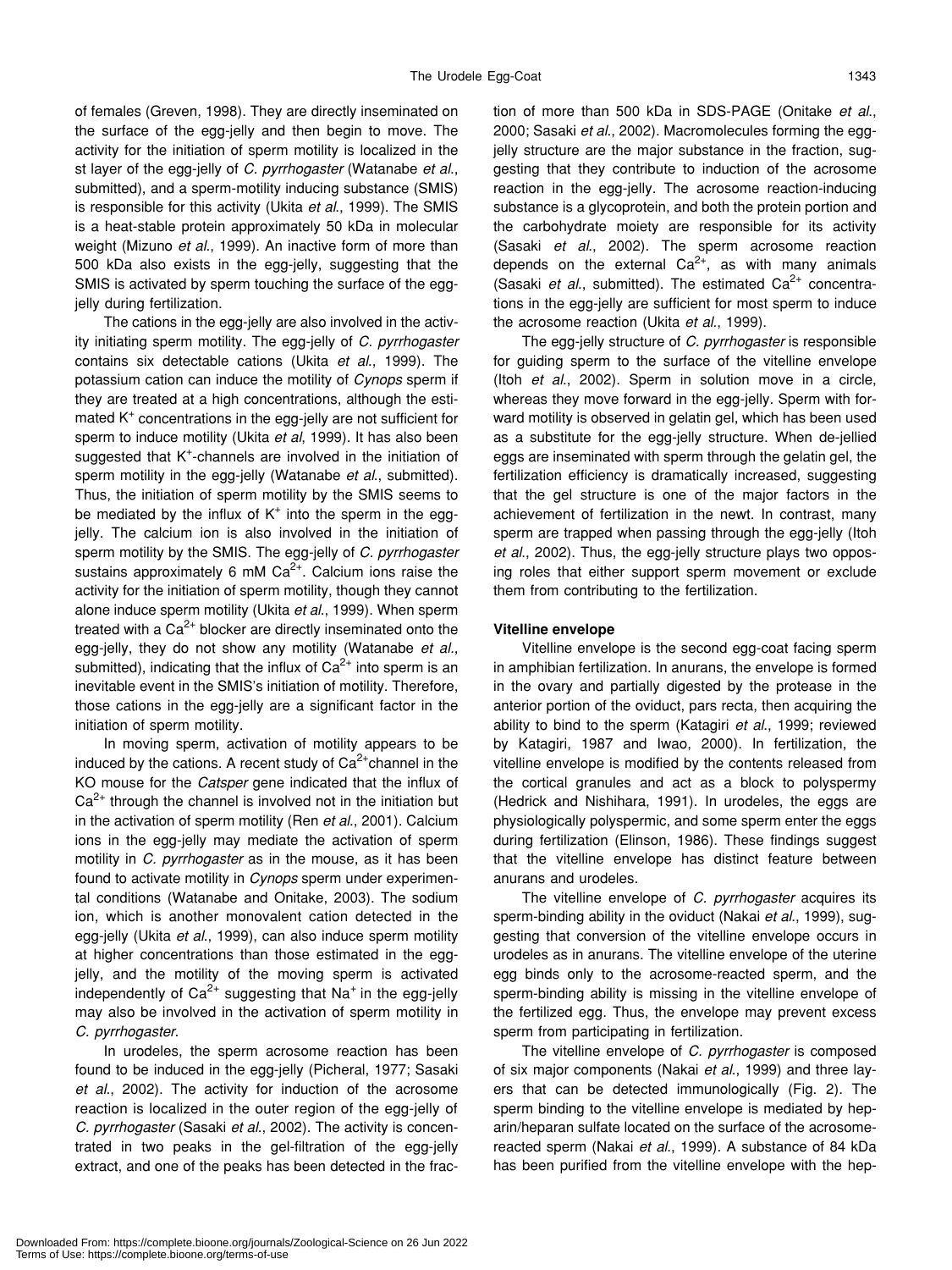

**Fig. 2.** Immunofluorescence staining of the vitelline envelope of *Cynops pyrrhogaster*. The vitelline envelope of *C. pyrrhogaster* was homogenized and injected into the gluteal muscle of a rabbit. The polyclonal antibody that binds to all of the major six substances in the vitelline envelope was obtained from blood. A section of the mature egg was immunoreacted with the antibody and then treated with the FITC-conjugated anti-rabbit IgG. The photograph shows a high-magnification view of the egg surface. The outer and inner surfaces of the vitelline envelope were stained with the antibody.

arin-affinity column, while a molecule of the same size has been detected in the outer portion of the vitelline envelope of the mature eggs with the anti-vitronectin antibodies (Suzuki and Onitake, unpublished data). It is known that a heparin-binding domain exists in vitronectin (Suzuki *et al*., 1984), indicating that it may be involved in the sperm-binding in *C. pyrrhogaster.*

ZPC molecules of 84 kDa and 70 kDa have also been detected in the inner portion of the vitelline envelope of *C. pyrrhogaster* (Makabe *et al*., 2003). The ZPC is the homologue of mouse ZP3 that is responsible for the first binding to sperm and induction of the acrosome reaction in the zona pellucida (Bleil and Wassarman, 1980), and it has been widely detected in the vitelline envelope of many vertebrates from fish to mammals (Ringuette *et al.*, 1988; Kipersztok *et al*., 1995; Harris *et al*., 1994; Yang and Hedrick, 1997; Kubo *et al*., 1997; Murata *et al*., 1995; Chang *et al*., 1996). The ZPC is thought to contribute to the sperm binding in *Xenopus laevis* (Vo and Hedrick, 2000), as in many species. It cannot, however, contribute to the first binding of sperm to the vitelline envelope in *C. pyrrhogaster* because it is localized in the inner portion of the envelope. Regardless, the localization of the distinct molecules in the inner and outer portions suggests that the vitelline envelope of *C. pyrrhogaster* is a functionally organized matrix that may play a role in fertilization.

#### **System equipped for internal fertilization in the newt egg-coat**

Newts undergo fertilization in the cloaca of females. The ovulated eggs pass through the oviduct and are fertilized with sperm stored in the spermatheca. This fertilizing condition is distinct from that of external fertilization in at least two points. First are the stable surroundings of the egg during fertilization. In external fertilization, while the decrease in osmolality around the ejaculated sperm induces the initiation of motility (Inoda and Morisawa, 1987; Morisawa, 1994), the egg-jelly gradually swells in response

to the hydration in water and finally prevents the sperm from passing through it (MacLaughlin and Humphnes, 1978). During the hydration, the soluble substances in the egg-jelly are gradually diffused into water, and the equipment required for the successful fertilization is being disrupted in the egg-jelly (Olson and Chandler, 1999). In contrast in the internal fertilization, no change occurs in the volume and equipment of the egg-jelly during fertilization. Thus, it appears that the inseminated sperm have enough time to pass through the egg-jelly while responding to every stimulus for the spenn-egg interaction.

In newt fertilization, SMIS in the egg-jelly triggers the initiation of sperm motility instead of an environmental change in osmolality (Fig. 3; Ukita *et al*., 1999; Watanabe *et al*., submitted). The function of SMIS in the initiation of sperm motility may be an adaptation of newt fertilization in response to the conditions of internal fertilization. This hypothesis is supported by the localization of SMIS activity in the outermost sublayer of the egg-jelly where sperm should begin to move at the start of fertilization (Watanabe *et al*., submitted). The outermost sublayer is added to the posteriormost portion of the oviduct, uterus (Okimura *et al*., 2001). It has been reported that the oviductal secretions are modified to fit the fertilization mode of a urodele (Greven, 1998). Similarly, the SMIS may be secreted in the uterus to fit with the internal mode of fertilization in urodeles. Moreover, newt sperm can respond to the low osmotic environment to initiate their motility as other amphibians do in external fertilization (Ukita *et al*., 1999). Our recent data indicate that the initiation of sperm motility caused by SMIS or low osmolality is controlled by distinct intracellular signaling cascades (Watanabe *et al*., submitted).

The other point that is specific to the internal fertilization of newts is the number of sperm inseminated onto the egg at fertilization. In external fertilization, ejaculated sperm are directly inseminated onto the surface of the spawned egg. Therefore, a large number of fresh sperm have the chance to contribute to the fertilization of each egg. In contrast, in internal fertilization, the number of sperm inseminated onto the surface of the egg-jelly is thought to be limited because sperm stored in the spermatheca are inseminated at fertilization. Furthermore, sperm are stored for a relatively long period before fertilization, and the ability to contribute to the fertilization is thought to be decreased in some sperm. The fertilization mechanism of the newt should be adapted to insemination of a limited number of sperm. Though this has also been hypothesized with regard to internal fertilization of urodele species (Elinson, 1976), the nature of the mechanism is wholly unknown.

In *C. pyrrhogaster*, when an aliquot of sperm is directly inseminated onto the surface of the jelly layer of the mature egg, the egg is easily fertilized (Matsuda and Onitake, 1984a, b). This is a good model system for investigating the system of internal fertilization. When eggs obtained from the oviduct are inseminated with dry sperm, the eggs are fertilized normally, even if not all sublayers of the egg-jelly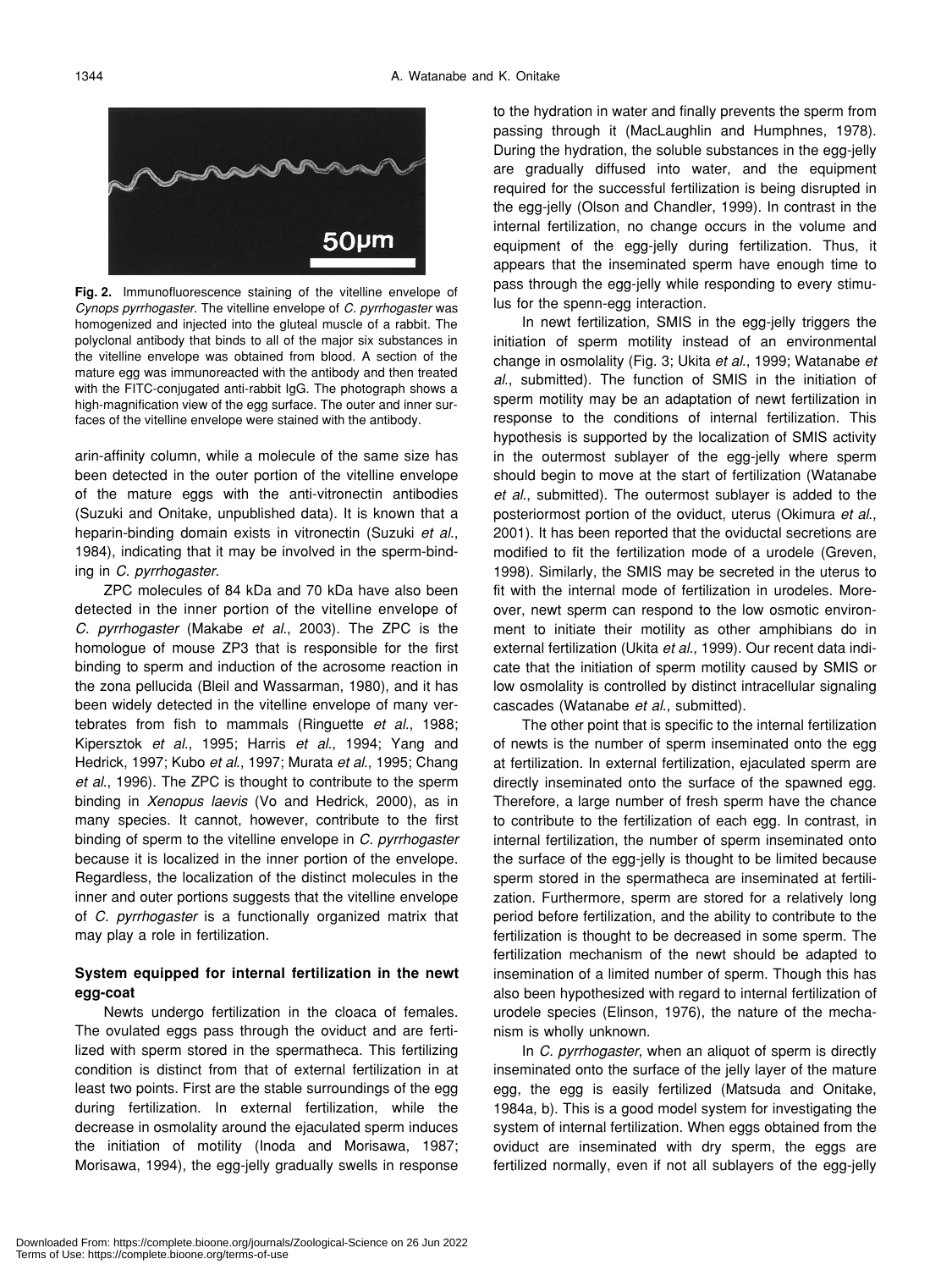surround the egg surface (Takahashi *et al*., submitted). However, most eggs develop abnormally in every condition. Whereas, when the reduced number of sperm is inseminated onto those eggs, only the eggs with full sublayers are fertilized and develop normally with high efficiency (Takahashi, submitted). In the latter experiment, approximately 600 sperm are inseminated onto each egg, which is very close to the number in the jelly layers of normally spawned eggs (Takahashi *et al*., submitted). This result indicates that the fertilization system with the insemination of a limited number of sperm is made possible by the egg-jelly.

These observations indicate that the outermost layer of the egg-jelly sublayer is crucial to fertilization in the newt. As mentioned above, the activity required for induction of the acrosome reaction and the activity for the initiation of sperm motility is localized in the outermost sublayer (Sasaki *et al*., 2002; Watanabe *et al*., submitted). The fertilization is not inhibited when the eggs are inseminated with acrosomeintact sperm which are induced motility (Takahashi *et al*., submitted). Thus, the timing to induce the acrosome reaction may be important for achieving successful fertilization in *C. pyrrhogaster.*

The sperm acrosome reaction is induced near or at the vitelline envelope in *Bufo* and *Xenopus* (Fig. 3; Yoshizaki and Katagiri, 1982; Barisone *et al*., 2002; Ueda *et al*., 2002). In *Bufo arenarum*, the acrosomal vesicle is maintained in the egg-jelly substance (Arranz and Cabada, 2000), and the sperm acrosome reaction is induced at the vitelline envelope. In *Xenopus Iaevis*, the activity required for induction of the sperm acrosome reaction is localized in the extract of the anteriormost portion of the oviduct, pars recta (Ueda *et al*., 2002). These results suggest that the substance inducing the acrosome reaction is added to the vitelline envelope prior to being surrounded by the egg-jelly. In contrast, in a primitive anuran, *Discoglosus pictus* and a urodele, *Pleurodeles walti*, as well as *C. pyrrhogaster*, the sperm acrosome reaction is observed in the egg-jelly (Picheral, 1977; Campanella *et al*., 1997). Thus, the site to induce the sperm acrosome reaction is distinct among amphibian species. A similar variation regarding the induction sites for the acrosome reaction is seen in mammalian species. In the mouse, the acrosome reaction is induced in the zona pellucida, which corresponds to the vitelline envelope of the amphibian egg (Bleil and Wassarman, 1980). In contrast, in some other species, including the hamster and rabbit, it is at least partially induced in the cumulus (Cummunis and Yanagimachi, 1982; Bedford, 1998), though fertilization occurs without it. In the musk shrew, *Suncus murinus*, the cumulus is the obvious inducer of the sperm acrosome reaction (Bedford *et al*., 1997) and is crucial to the successful fertilization. The acrosome-reacted sperm selectively kill the surrounding cumulus cells in penetrating the ball of cumulus cells and finally attach to the zona pellucida. Thus, the timing and role of the sperm acrosome reaction may be distinct among mammalian species (Bedford, 1998; Kaneko *et al*., 2001). The timing to induce the sperm acrosome reaction is

also thought to be responsible for the species-specific function in the amphibian fertilization. As mentioned above, the acrosome-reacted sperm passing through the egg-jelly bind to the vitelline envelope in *C. pyrrhogaster* (Fig. 3), whereas



**Fig. 3.** The sites to induce the sperm-egg interactions in egg-coats of the newt, *Cynops pyrrhogaster* and the frog, *Xenopus laevis*. The upper boxes show the events induced on the surface of the eggjelly. The middle boxes show those in the egg-jelly. Although sperm guidance and sperm exclusion are provided by the structure of eggjelly in both species, the structure dramatically raises the fertilization efficiency in *C. pyrrhogaster*. Because fertilization occurs externally in *Xenopus*, sperm exclusion occurs by hydration of the egg-jelly with the passage of time. The bottom boxes show the events induced at the vitelline envelope.

in *Xenopus* and *Bufo*, sperm induce the acrosome reaction and bind to the vitelline envelope at the same site. Thus, in anurans, responsiveness to the signal inducing the acrosome reaction may be a crucial mediator of fertilization for each sperm. It has actually been reported that, in *Bufo*, it takes 10 min for the acrosome reaction to be induced in most competent sperm (Barisone *et al*., 2002). In contrast, responsiveness to the signal does not affect the chance of each sperm to contribute to the fertilization in *C. pyrrhogaster* because the acrosome reaction has already been induced in most sperm passing through the egg-jelly. The distinct site at which the sperm acrosome reaction is induced may characterize the fertilization strategy of each species.

In the internal fertilization of urodeles, fertilization must be achieved with a limited number of sperm. Although the fertilization mode may cause fertilization failure because of the lack of sperm, urodeles appear to have a fertilization system adapting to the severe condition. The localization of the activities for the sperm-egg interactions may be one of the major factors responsible for the adapted system of *C. pyrrhogaster*. Most *C. pyrrhogaster* sperm have already acquired in vas deferens the ability to respond to the native signals for the sperm-egg interaction such as induction of the acrosome reaction and the initiation of motility (Ukita *et al*., 1999; Onitake *et al*., 2000; Sasaki *et al*., 2002; Watanabe and Onitake, 2003). Then, most sperm attached to the outermost sublayer of egg-jelly have adequate time to begin to move and complete the acrosome reaction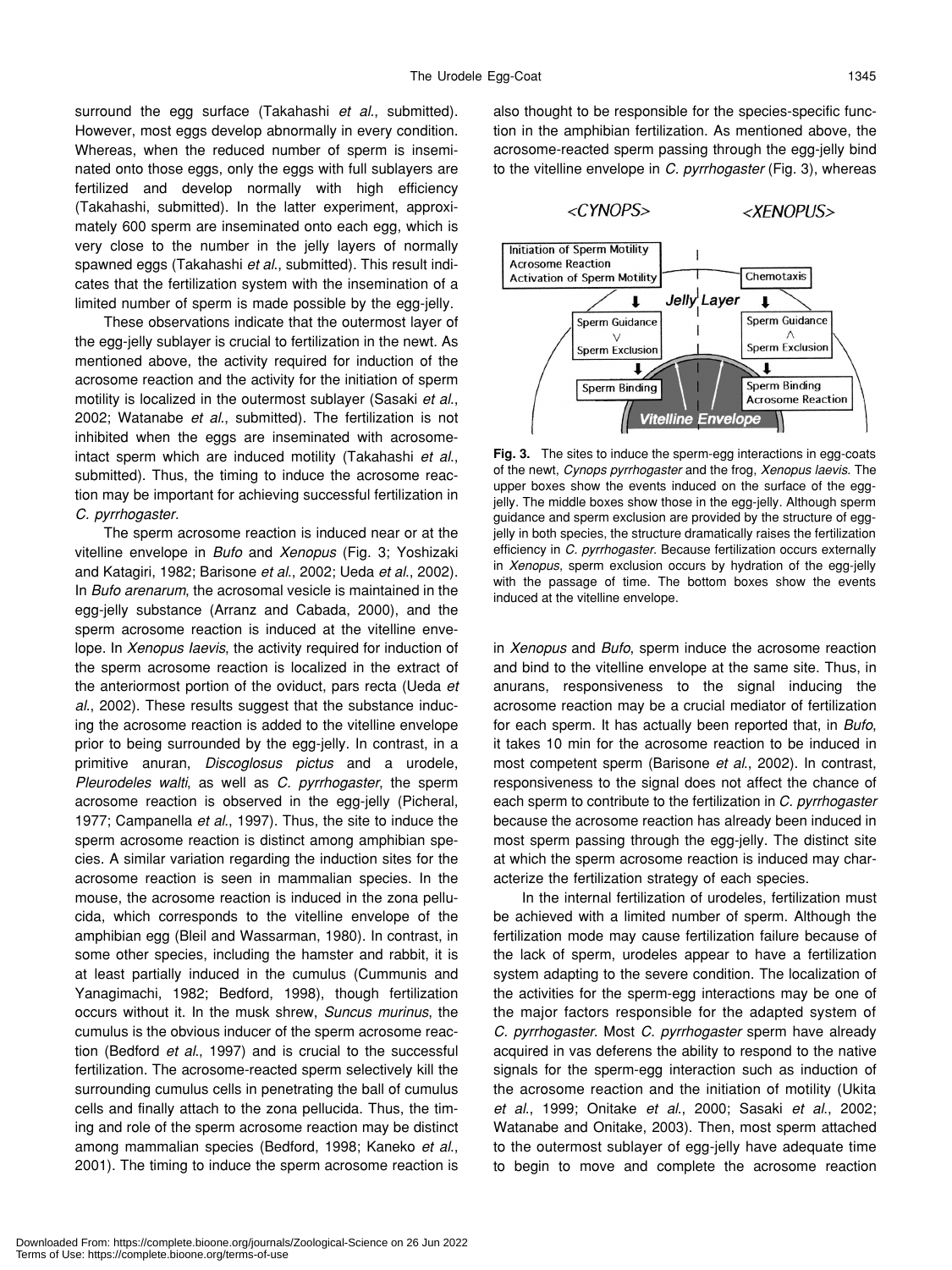before reaching the vitelline envelope. The egg-jelly of *C. pyrrhogaster* may enable most inseminated sperm to contribute to fertilization rather than to eliminate excess (probably inferior) sperm.

The structure of the egg-jelly also acts to raise the chance of each sperm to contribute to fertilization in *C. pyrrhogaster* because it strongly affects the fertilization efficiency of mature eggs (Itoh *et al*., 2002; Fig. 3). In anurans, *Xenopus* and *Bufo*, fertilization is achieved in a solution (Katagiri, 1966; Olson and Chandler, 1999), suggesting that the dependency on the structure of the egg-jelly is greater in *Cynops* than the anurans. Indeed, *Cynops* sperm have distinct features from those of the anurans with regard to size and the manner of movement. The function of the egg-jelly structure may be crucial to successful fertilization in response to insemination with a limited number of sperm.

The vitelline envelope of *C. pyrrhogaster* is composed of three qualitatively distinct layers (Fig. 2). A layered composition of the vitelline envelope has been reported in some species. In the mouse, the zona pellucida contains different oligosaccharide chains in the inner and outer regions, which are supposed to play a role with regard to the sperm penetrating it (Avilés *et al*., 1999). The layered structure of the vitelline envelope has been ultrastructurally demonstrated in the egg of *Xenopus laevis* (Larabell and Chandler, 1988a, b). The envelope is composed of two layers, which are separated to form the fertilization envelope at fertilization. Although the role of each layer of the vitelline envelope is unknown in *C. pyrrhogaster*, each layer may play a distinct role that reflects other features of newt fertilization.

Egg-coats of *C. pyrrhogaster* have a layered composition, with each layer containing specific molecules. The sperm-egg interactions are induced in the restricted layers, and most inseminated sperm appear to be potent in contributing to the fertilization (Fig. 3). The egg coat is thought to guide sperm to the egg surface while maintaining the fertilization ability, which results in the sperm having a chance to contribute to a successful fertilization. This system may allow species to reproduce offspring with certainty through internal fertilization, with sperm facing less competition than those of amphibian species undergoing external fertilization because the number of spenn inseminated onto an egg at fertilization is limited. The comparative data described above between anurans and urodeles suggest that the combination of sites for sperm-egg interactions, may characterize the fertilization strategy in amphibian species. This kind of comparative study of fertilization systems among species should lead to a new understanding of how the varieties of amphibian fertilization have been established.

#### **REFERENCES**

- Al-Anzi B., Chandler DE (1998) A sperm chemoattractant is released from *Xenopus* egg-jelly during spawning. Dev Biol 198: 366–375
- Arranz LB. Cabada MO (2000) Diffusible high glycosilated protein

from *Bufo arenarum* egg-jelly coat: Biological activity. Mol Reprod Dev 56: 392–400

- Avilés M, Castells MT. Abaseal I, Martínez-Menárguez J A, Dráber P, Kan FWK, Ballesta, J (1999) Cytochemical localization of GalNAc and GalNAcβ1,4Galβl,4 disaccharide in mouse zona pellucida. Cell Tissue Res 295: 269–277
- Barisone GA, Hedrick JL, Cabada MO (2002) Vitelline envelope of *Bufo arenarum:* Biochemical and biological characterization. Biol Reprod 66: 1203–1209
- Bedford JM, Mon T, Oda S (1997) The unusual state of the cumulus oophorus and of sperm behaviour within it, in the musk shrew, *Suncus mitrinus*. J Reprod Fertil 110: 127–134
- Bedford JM (1998) Mammalian fertilization misread? Sperm penetration of the euthenan zona pellucida is unlikely to be a lytic event. Biol Reprod 59: 1275–1287
- Bleil JD, Wassarman PM (1980) Mammalian sperm-egg interaction: Identification of a glycoprotein in mouse egg zonae pellucidae possessing receptor activity for sperm. Cell 20: 873–882
- Bonnell BS, Chandler DE (1996) Egg jelly layers of *Xenopus Iaevis* are unique in ultrastructure and sugar distribution. Mol Reprod Dev 44: 212–220
- Campanella C, Gabbiani G (1979) Motile properties and localization of contractile proteins in the spermatozoon of *Discoglossus pictus*. Gamete Res 2: 163–175
- Campanella C, Carotenuto R, Infante V. Matun G, Atripaldi U (1997) Sperm-egg interaction in the painted frog (*Discoglossus pictus*): An ultrastructural study. Mol Reprod Dev 47: 323–333
- Carroll EJJ, Palmer R, Ruibal R (1992) Structure and macromolecular composition of the jelly coats of the urodele *Ambystoma mexicanum.* Dev Growth Differ 34: 501–508
- Chang YS, Wang SC, Tsao CC, Huang FL (1996) Molecular cloning, structural analysis, and expression of carp ZP3 gene. Mol Reprod Dev 44: 295–304
- Cummunis IM, Yanagimachi R (1982) Sperm egg ratios and the site of the acrosome reaction during *in vivo* fertilization in the hamster. Gamete Res 5: 239–256
- Duellman WE, Trueb L (1994) Biology of Amphibians. The Johns Hopkins University Press, Boltimore, USA
- Elinson RP (1986) Fertilization in amphibians: The ancestry of the block to polyspermy. Int Rev Cytol 101: 59–97
- Freeman SB (1968) A study of the jelly envelops surrounding the egg of the amphibian, *Xenopus laevis*. Biol Bull 135: 501–513
- Good GM, Daniel JF (1943) Fertilization of coelomic eggs of *Triturus torosus*. Univ Calif Pub Zool 51: 149–153
- Greven H (1998) Survey of the oviduct of salamandrids with special reference to the viviparous species. J Exp Zool 282: 507–525
- Harris JD, Hibler DW, Fontenot GK, Hsu KT, Yurewicz BC, Sacco AG (1994) Cloning and characterization of zona pellucida genes and cDNAs from a variety of mammalian species: the ZPA, ZPB and ZPC gene families. DNA Seq 4: 361–393
- Hedrick JL, Nishihara T (1991) Structure and function of the extracellular matrix of anuran eggs. J Electron Microsc Tech, 17: 319–335
- Humphries AAJ (1966) Observation on the deposition, structure, and cytochemistry of the jelly envelope of the egg of the newt, *Tntiirus viridescens*. Dev Biol 13: 214–230
- Inoda T, Morisawa M (1987) Effect of osmolality on the initiation of sperm motility in *Xenopus laevis*. Comp Biochem Physiol 88A: 539–542
- Itoh T, Kamimura 5, Watanabe A, Onitake K (2002) Egg-jelly structure promotes efficiency of internal fertilization in the newt, *Cynops pyrrhogaster*. J Exp Zool 290: 314–322
- Iwao H (2000) Fertilization in amphibians. In "Fertilization in Protozoa and Mtazoan Animals." Eds by Tarin JJ, Cano A Springer-Verlag Berlin, Heidelberg, pp 147–191
- Jego P, Chesnel A, Joly J (1983a) Reactions de precipitation entre les produits de secretion des oviductes chez les Amphibiens.